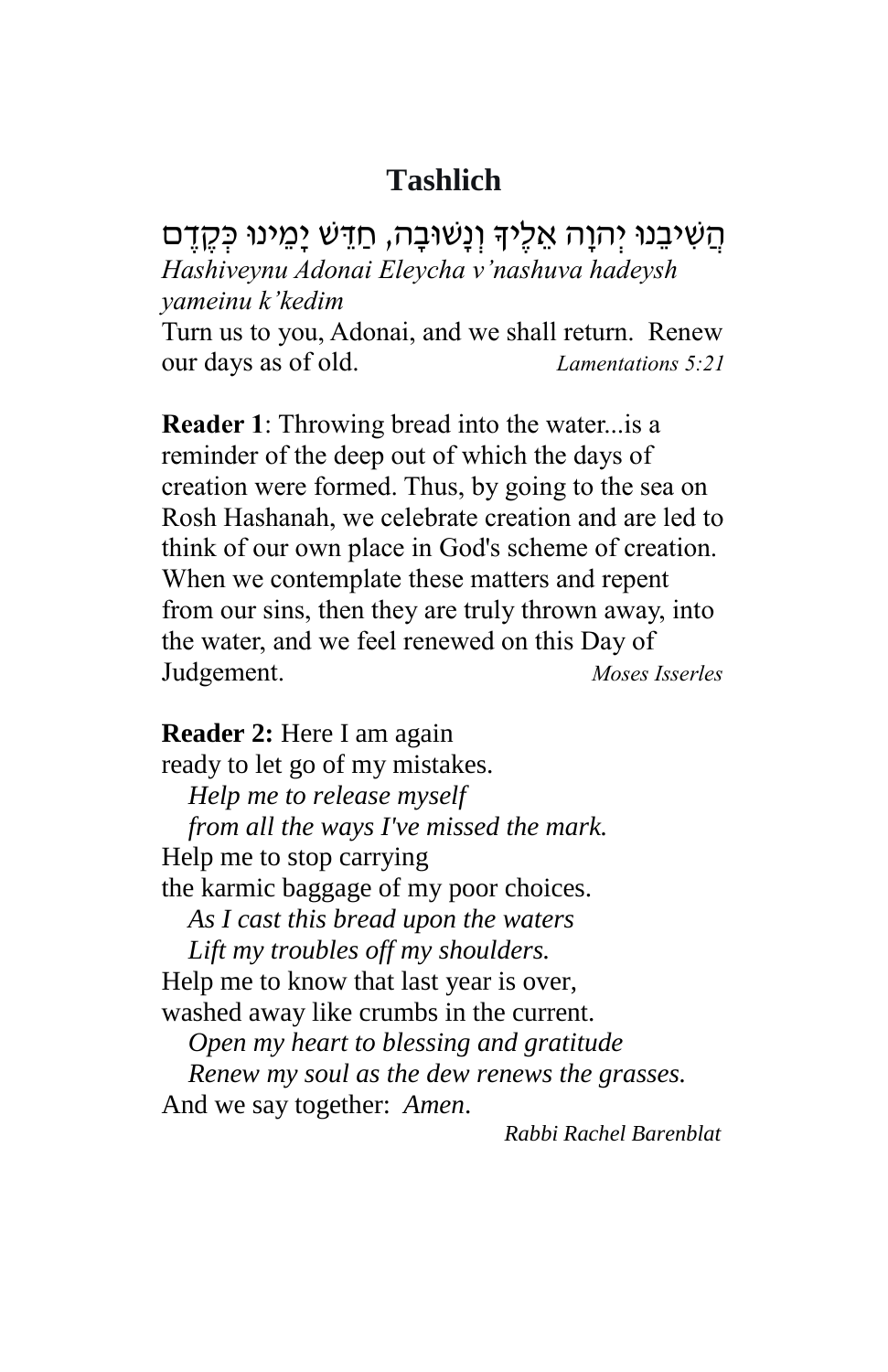## **Reader 3:**

Let us cast away the sin of deception so that we will mislead no one in word or deed, or pretend to be what we are not.

*Let us cast away the sin of vain ambition that prompts us to strive for goals which bring neither true fulfillment nor genuine contentment.*

Let us cast away the sin of stubbornness, so that we will neither persist in foolish habits nor fail to acknowledge our will to change.

*Let us cast away the sin of envy so that we will neither be consumed by desire for what we lack nor grow unmindful of the blessings that are already ours.*

Let us cast away the sin of indifference, so that we may be sensitive to the sufferings of others and responsive to the needs of people everywhere. *Let us cast away the sin of pride and arrogance so that we will not think ourselves better than others and will remember that we are only human.* 

**Reader 4:** Who, O God, is like you forgiving iniquity and pardoning the transgression of your people? You do not maintain anger forever but delight in loving kindness. Have compassion upon us, casting our sins into the depths of the waters.

**All**: *God, forgive us for all of our sins. Let us take this chance, this new year, to begin again.*

Return again, return again, return to the land of your soul. Return to who you are. Return to what you are. Return to where you are born and reborn again.  *Words by Shlomo Carlebach*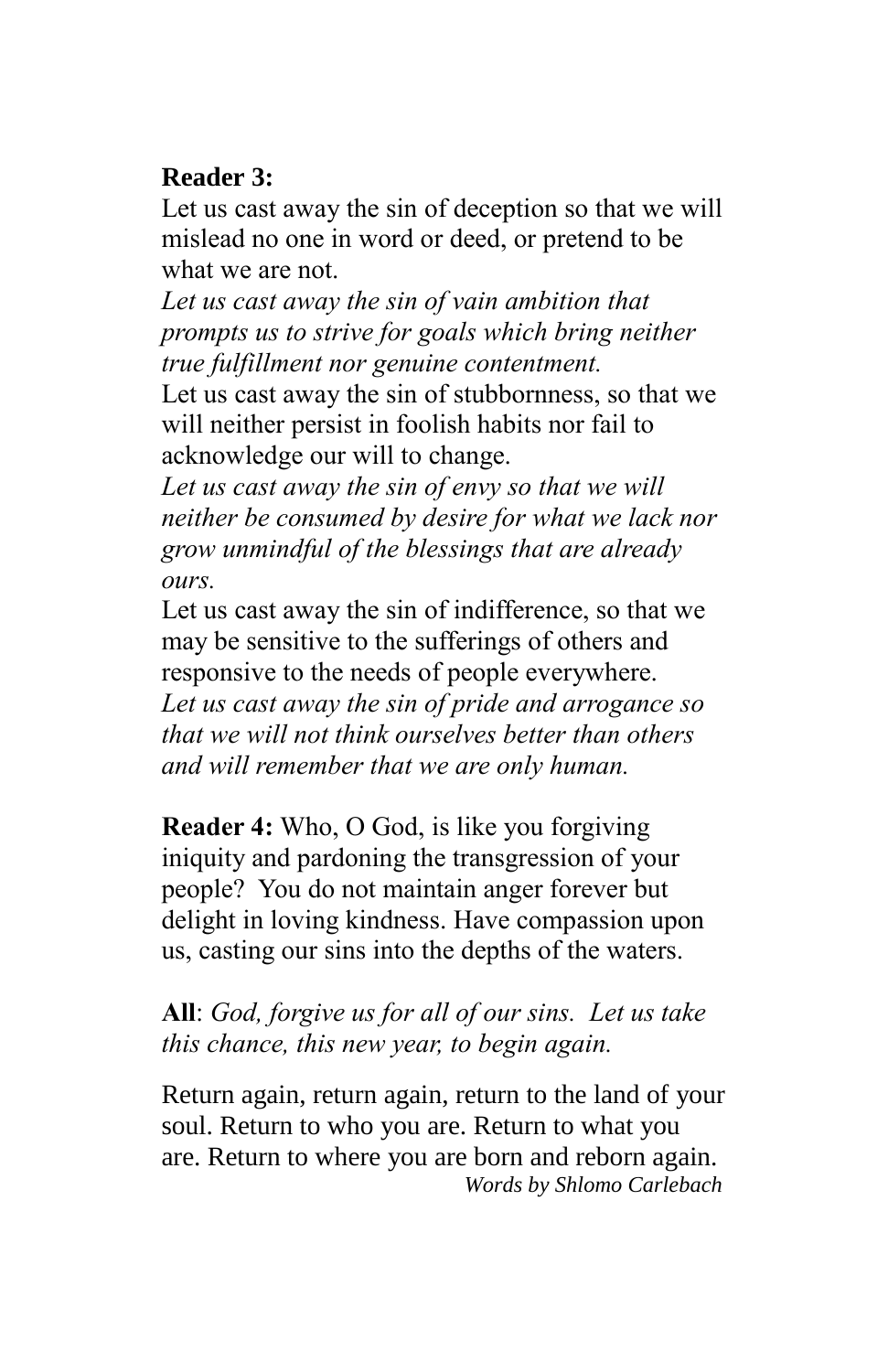## **Reader 5**:

Let us ask ourselves the hard questions for this is the time of truth. How much time did we waste in the year that is now gone?

*Was there real companionship within our family? Or was there a living together and a growing apart?*

How was it with our friends? Were we there when they needed us?

*The kind deed: Did we perform it or postpone it? The unnecessary word: Did we speak it or hold it back?*

Did we live by false values? Did we deceive others? Did we deceive ourselves?

*Did we acquire only possessions, or did we acquire new insights as well?*

Did we mind only our own business, or did we feel the heartbreak of others?

*Did we live fully? If not, have we learned and vowed to change?*

"God will hurl all our sins into the depths of the sea (Micah 7:19)"

> Rabbi Jack Reimer Adapted by Rabbi Kari Hofmeisler Tuling, PhD

**Reader 6:** During this coming year, may you enjoy good health and happiness.

*May the Covid tests be plentiful and may they all be negative.* 

May peace reign over our country and throughout the world.

*May our world become a little more just and may you march in the streets if needed.* 

May be able to cheer on your team in person.